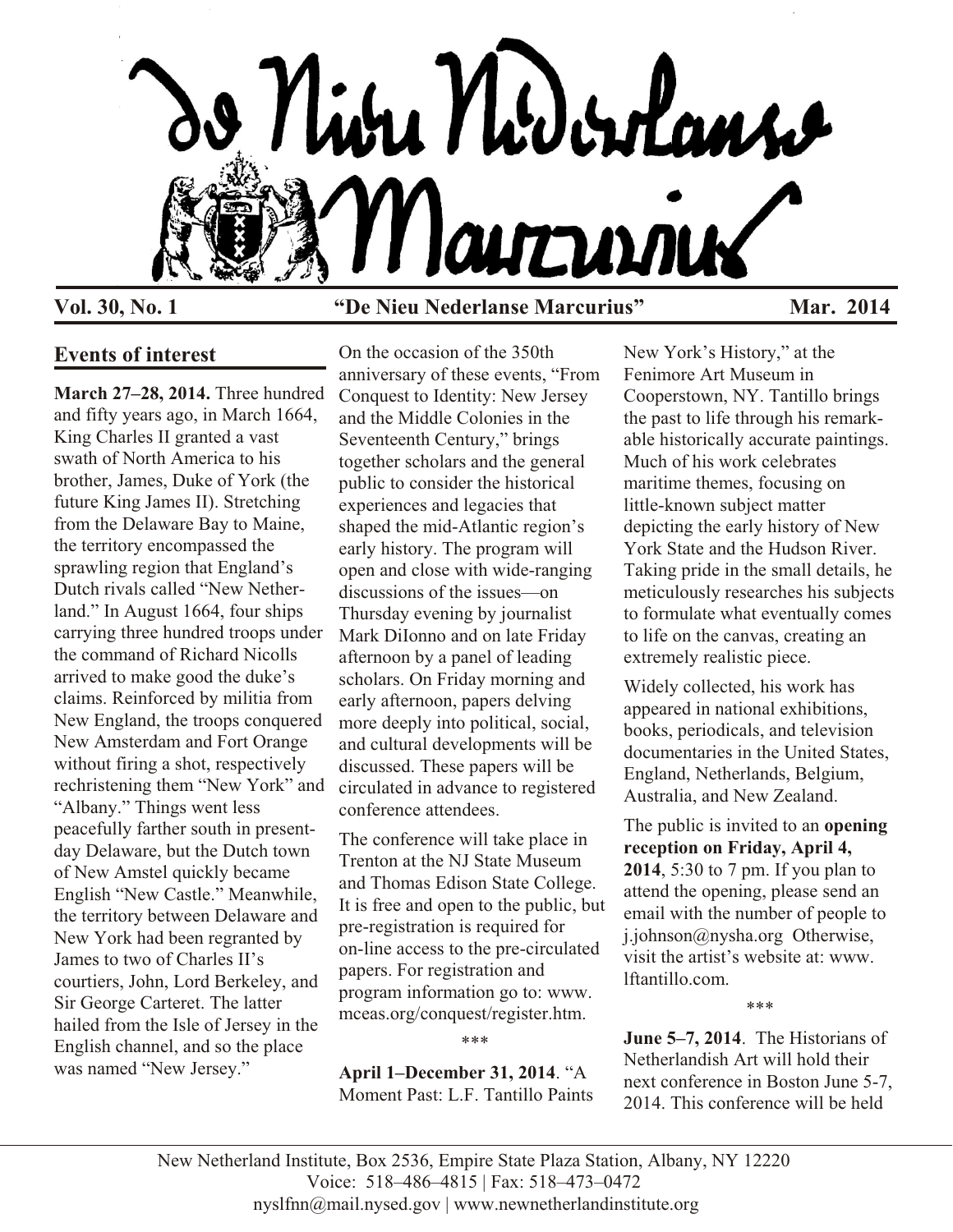in cooperation with the American Association for Netherlandic Studies, and will involve sessions and workshops with focus on Netherlandish art 1350-1750.

It will take place at the conference center of Boston University, the Boston Museum of Fine Arts, and other locations of interest in the Boston area. For more information, and registration, go to: www. hnanews.org/hna/conferences /index.html.

**\*\*\***

**June 12–14, 2014.** The 35th Conference on New York State History will be hosted by Marist College in Poughkeepsie, New York. The Conference is an annual meeting of academic and public historians, librarians and archivists, educators, publishers, and other interested individuals. The New York State Historical Association sponsors the Conference in collaboration with the New York State Archives Partnership Trust and New York State Museum. It is also sponsored by the Hudson River Valley Institute. For further information and registration go to: www.nysha.org/ cnysh.

### **Save the Date**

**September 20, 2014.** The NNI announces its 37th New Netherland Seminar, which will take place in the Huxley Theater of the Cultural Education Center in Albany, NY. The program will commemorate the 400th anniversary of the construction of Fort Nassau on Castle Island in the port of Albany. "1614" will feature five speakers, who will

place the Dutch trading post in its historical context as well as offer arguments for its probable location on the island. The complete program will appear soon on our website and in the next issue of the Marcurius.

### **Publications**

Donna Merwick's new book, *Stuyvesant Bound: An Essay on Loss across Time,* is an innovative and compelling evaluation of the last director general of New Netherland. Merwick examines the layers of culture in which Peter Stuyvesant forged his career and performed his responsibilities, ultimately reappraising the view of Stuyvesant long held by the majority of U.S. historians and commentators.

Borrowing its form from the genre of eighteenth– and nineteenth– century learned essays, *Stuyvesant Bound* invites the reader to step into a premodern worldview as Merwick considers Stuyvesant's role in history from the perspectives of duty, belief, and loss. Stuyvesant is presented as a mid–seventeenth– century magistrate obliged by his official oath to manage New Netherland, including installing Calvinist politics and belief practices under the fragile conditions of early modern spirituality after the Protestant Reformation. Merwick meticulously reconstructs the process by which Stuyvesant became his own archivist and historian when, recalled to The Hague to answer for his surrender of New Netherland in 1664, he

gathered together papers amounting to almost 50,000 words and offered them to the States General. Though Merwick weaves the theme of loss throughout this meditation on Stuyvesant's career, the association culminates in New Netherland's fall to the English in 1664 and Stuyvesant's immediate recall to Holland to defend his surrender. Rigorously researched and unabashedly interpretive, *Stuyvesant Bound* makes a major contribution to recovery of the cultural and religious diversity that marked colonial America.

University of Pennsylvania Press | Cloth 2013 | ISBN 978-0-8122- 4503-5 | \$59.95 | £39.00.

#### \*\*\*

*The Contest for the Delaware Valley: Allegiance, Identity, and Empire in the Seventeenth Century* by Mark L. Thompson. In the first major examination of the diverse European efforts to colonize the Delaware Valley, Thompson offers a bold new interpretation of ethnic and national identities in colonial America. For most of the seventeenth century, the lower Delaware Valley remained a marginal area under no state's complete control. English, Dutch, and Swedish sources all staked claims to the territory, but none could exclude their rivals for long—in part because Native Americans in the region encouraged the competition. Officials and settlers alike struggled to determine which European nation would possess the territory and what liberties settlers would keep after their own colonies had surrendered.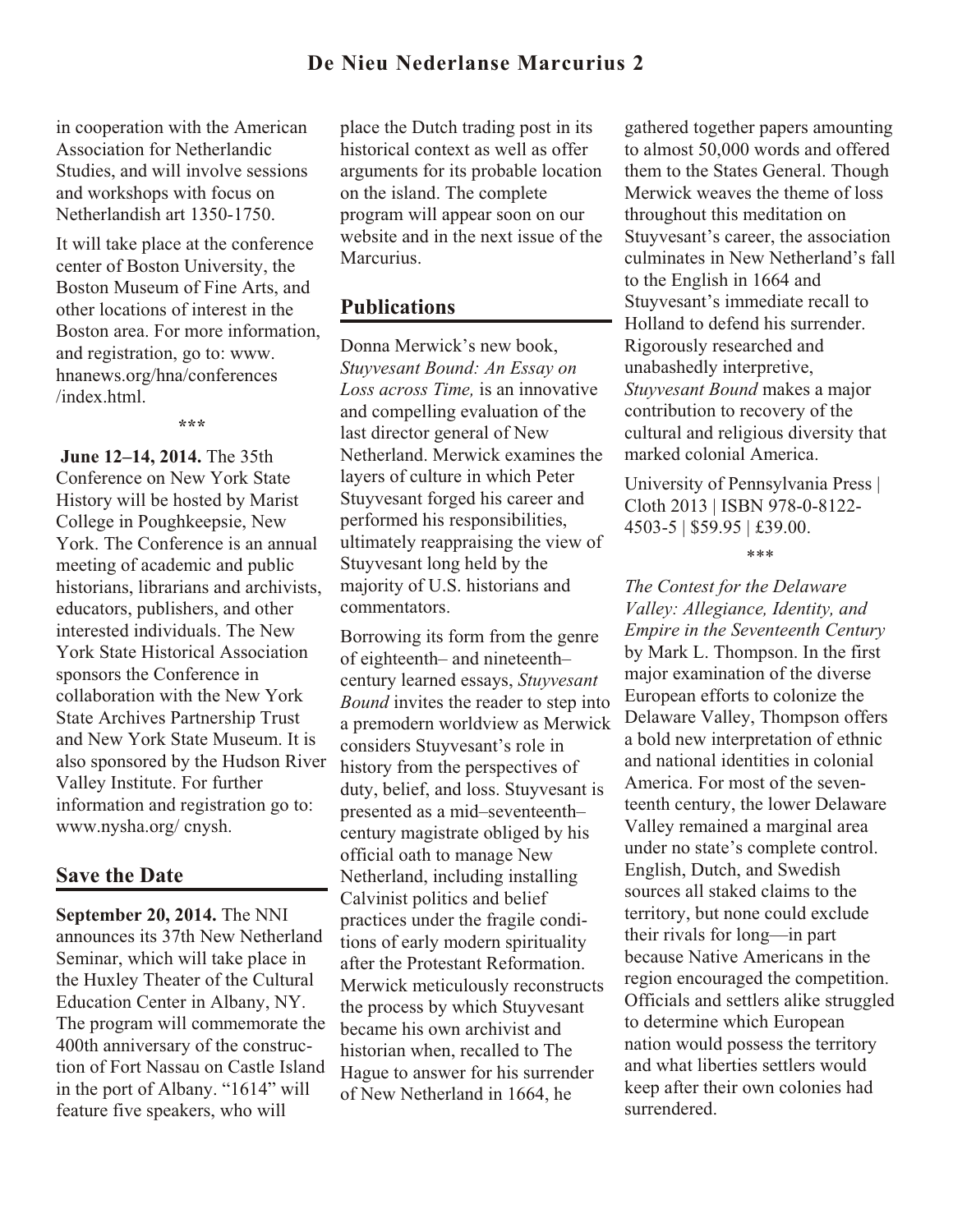The resulting struggle for power resonated on both sides of the Atlantic. While the rivalry promoted patriots who trumpeted loyalties to their sovereigns and nations, it also rewarded cosmopolitans who struck deals across imperial, colonial, and ethnic boundaries. Just as often it produced men—such as Henry Hudson, Willem Usselincx, Peter Minuit, and William Penn—who did both.

Ultimately, *The Contest for the Delaware Valley* shows how colonists, officials, and Native Americans acted and reacted in inventive, surprising ways. Thompson demonstrates that even as colonial spokesmen debated claims and asserted fixed national identities, their allegiances—along with the settlers'—often shifted and changed. Yet colonial competition imposed limits on this fluidity, forcing officials and settlers to choose a side. Offering their allegiances in return for security and freedom, colonial subjects turned loyalty into liberty. Their stories reveal what it meant to belong to a nation in the early modern Atlantic world.

288 pages | Hardcover | \$48.00 ISBN 9780807150580 | June 2013. **\*\*\***

 If you've read the notarial records published in Simon Hart's *Prehistory of the New Netherland Company*, you were probably fascinated by the account of Jan Rodriquez, who spent the winter of 1613–14 in New Netherland. The Dominican Studies Institute (DSI)

of NYC has published a "Research Monograph" which contains an indepth examination of Rodriquez, including a new translation of the notarial records by Tom Weterings. The translation is accompanied by a transcription of the originals, including extensive notes and commentary. The 65-page publication, entitled *Juan Rodrigues and the Beginnings of New York City*, is available directly from the DSI at: ccny.cuny.edu/dsi. Email: dsi@ ccny.cuny.edu | 212–650–7496.

# **NNI News**

The Clague and Carol Van Slyke Prize for the best article published since 2013: applications are due April 1. Four copies of articles should be submitted by the author, editor, colleague, or other interested party. You may inform us electronically by the deadline that you plan to submit an article for consideration. The winner will be notified by August 1, 2014 and the prize will be presented at the annual New Netherland Seminar in September.

The Annual Meeting will be held on Saturday, May 17 at the Van Schaick Mansion and Van Schaick Country Club in Cohoes. A tour of the Mansion will begin at 9:30 and the meeting will start at 11:30 at the Club. Details will be sent to members and available online under "Programs" in April. Members and non-members may attend the meeting, tour, and luncheon.

Kenney Award. Nominations now being accepted for the 2014 Kenney award for contributions to colonial Dutch studies and to understanding

the Dutch significance in North America. Deadline is April  $7<sup>th</sup>$ .

New Netherland Research Center Student Scholar. Applications are now being accepted for the next NNRC Student Scholar Research Grant. Scholars beyond the undergraduate level and actively working on a thesis, dissertation, or scholarly article are invited to apply. The deadline is May 15.

NNI Fundraiser. In commemoration of the  $400<sup>th</sup>$  anniversary of Fort Nassau, NNI will be raffling a "1614 Quilt" which was designed by Len Tantillo and quilted by Bonnie Urso and Corliss Tantillo. Raffle tickets will be sent to members in April and available for purchase online and by mail. The quilt will be on display at the Albany Visitors Center and the NYS Museum.

For more information on these items, go to our web site.

### **Totidem Verbis**

## Andries Dionyszoon Winius & Son

Recently the Russian Federation successfully flexed its military muscle in Crimea. A hastily arranged "referendum" led to the annexation of this strategic Black Sea province. Along the border with eastern Ukraine it displayed the most modern military equipment in an act of intimidation under the guise of "planned" maneuvers. Again, Russia sent in provocateurs to create a situation which its military would have to resolve.